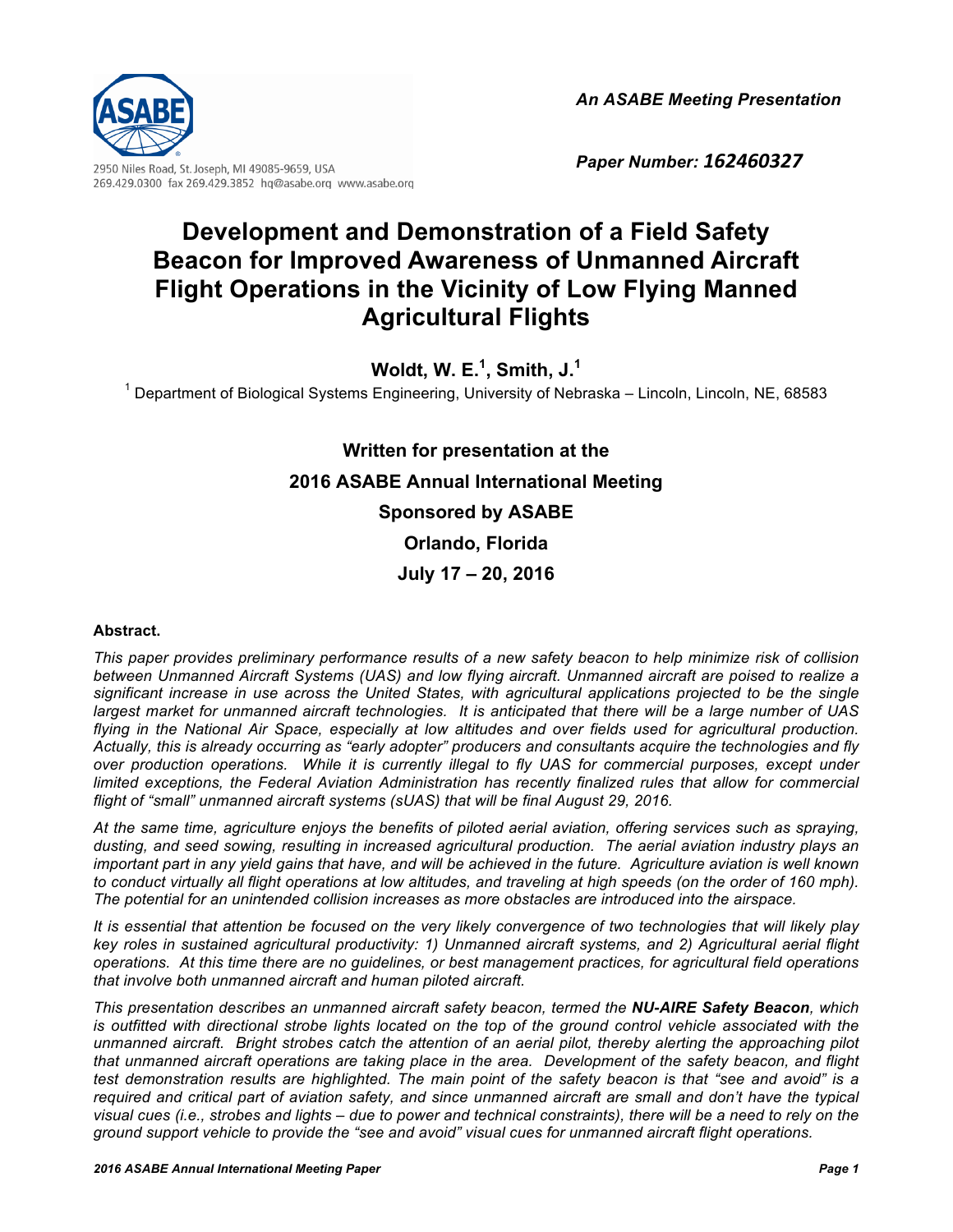### **Introduction**

The recent move by the Federal Aviation Administration (FAA) to open the National Air Space to *unmanned aerial systems* (UAS) will be a game changer for the agricultural industry. Deployment of UAS for agricultural purposes has the potential to make a significant contribution to closing the yield gap through agricultural intensification, while at the same time improving environmental and ecological sustainability. The fundamental premise is that UAS will be a key element of gathering timely plant, soil, production, livestock, and environmental information, and improve response time for agriculture production and natural resources decision-making and management. UAS technology, and in particular "small" unmanned aircraft systems (sUAS) will offer an unparalleled opportunity to place crop, soil, and livestock sensors, robotics, and advanced information systems at more timely and desirable locations as an integral part of emerging agriculture technologies, thereby increasing production and improving efficiency of agricultural operations. This will lead to increased sustainability and security of food production, efficient water resources management, and deployment of new information systems based on aerial sensor networks (Woldt, et al., 2014).

It is generally recognized that sUAS are poised to realize a significant increase in use across the United States, with agricultural applications projected to be the single largest market for unmanned aircraft technologies. It is anticipated that there will be a large number of sUAS flying in the National Air Space, especially at low altitudes and over fields used for agricultural production. Actually, this is already occurring as "early adopter" producers acquire the technologies and fly over their production operations. In addition, new Federal Aviation Administration rules that will allow legal flight of sUAS for commercial purposes, set to become final on August 29, 2016, have the potential to result in a significant increase in sUAS flight operations.

At the same time, agriculture enjoys the benefits of aerial application operations (i.e, crop sprayers) through increased production as a result of improved pest management and innovative sowing techniques. The aerial industry in the U.S. plays an important part in any crop yield gains that have, and will be, achieved. The aerial application industry, in support of agriculture, is well known to conduct virtually all of their flight operations at low altitudes, while flying at high speeds on the order of 170 mph. The potential for an unintended collision increases as more obstacles are brought into the airspace in which aerial application pilots conduct their operations in support of the agricultural economy.

It is essential that some degree of attention be focused on the very likely convergence of two technologies that will play key roles in sustained agricultural productivity as they evolve into the future: 1) Unmanned Aircraft Systems, and 2) Agricultural aerial application operations. There is a unique opportunity to contribute to the national dialogue as these technologies continue to advance, and find paths forward to co-exist. At this time there are no guidelines, or best management practices, for agricultural field operations that involve both unmanned aircraft and human piloted aircraft. Development of conceptual BMPs for unmanned aircraft operations in agricultural areas will be extremely important in this emerging area of agriculture.

Toward this vision, research has been initiated to explore deployment of sUAS across larger parcels of land at the University of Nebraska-Lincoln, Department of Biological Systems Engineering, in cooperation with the University of Colorado-Boulder, Research and Engineering Center for Unmanned Vehicles (Woldt, et al., 2014 Woldt, et al., 2015). Additional cooperators include Black Swift Technologies, developer of the autonomous navigation system, and UASUSA, developer of the Tempest airframe. At this time, the University of Nebraska-Lincoln is pursuing research on deployment of the **NU-AIRE Safety Beacon** to address and resolve, challenges in deconflicting the airspace between sUAS and other low flying aircraft. The NU-AIRE Safety Beacon provides a very real degree of "see and avoid" capability that is not available in any other manner. Research under this NU-AIRE Safety Beacon project involves defining visual acquisition distances as piloted aircraft approach an agricultural field that has an operating safety beacon.

The authors are solely responsible for the content of this meeting presentation. The presentation does not necessarily reflect the official position of the American Society of Agricultural and Biological Engineers (ASABE), and its printing and distribution does not constitute an endorsement of views that may be expressed. Meeting presentations are not subject to the formal peer review process by ASABE editorial committees; therefore, they are not to be presented as refereed publications. Citation of this work should state that it is from an ASABE meeting paper. EXAMPLE: Author's Last Name, Initials. 2015. Title of Presentation. ASABE Paper No. ---. St. Joseph, Mich.: ASABE. For information about securing permission to reprint or reproduce a meeting presentation, please contact ASABE at rutter@asabe.org or 269- 932-7004 (2950 Niles Road, St. Joseph, MI 49085-9659 USA).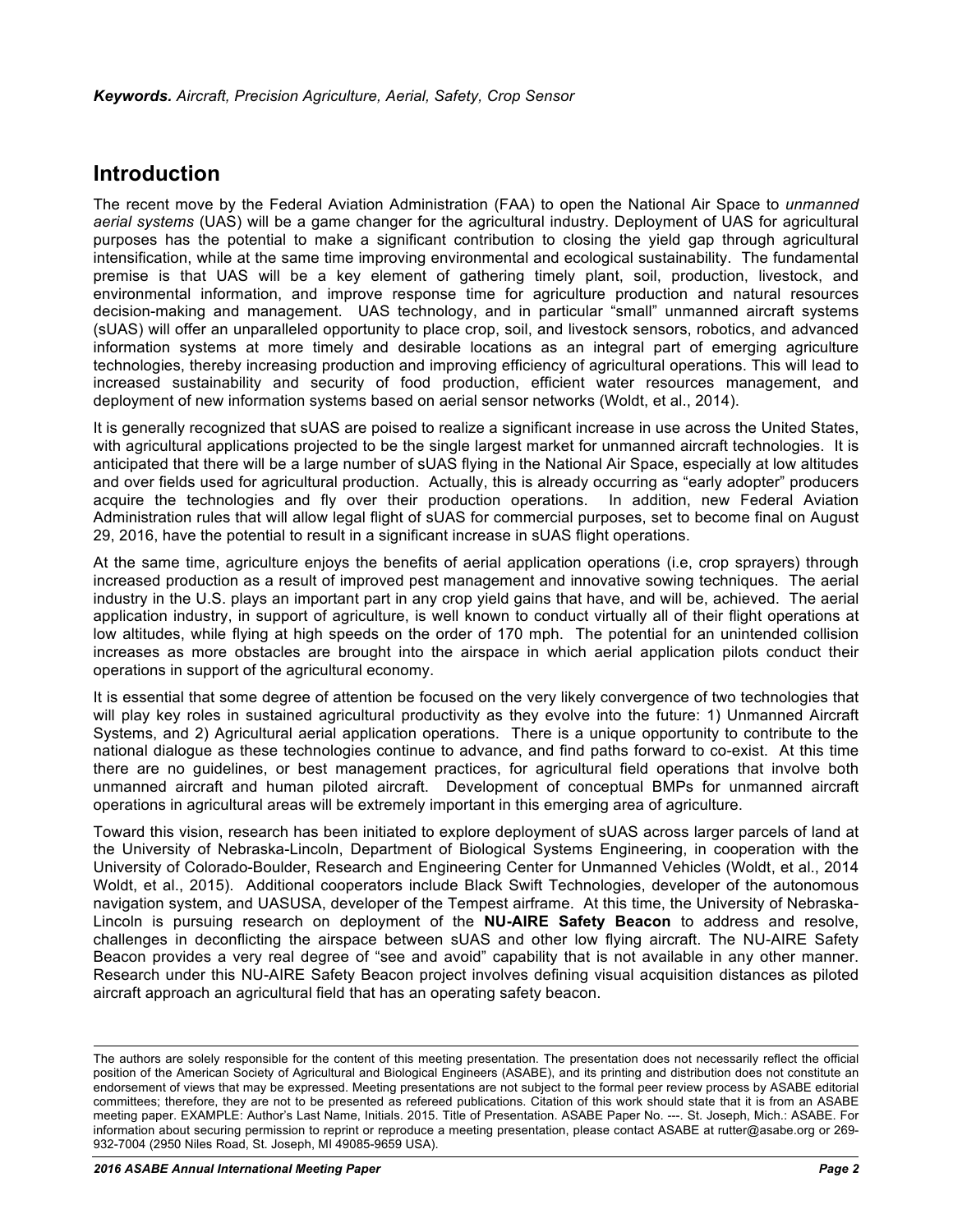### **Background**

Given that it has been, and remains, essentially illegal to fly sUAS for commercial purposes (except under highly constrained exceptions from the FAA), there is virtually no data or information on the potential risk that sUAS present to piloted aircraft. At the same time, given that it will soon be legal to fly sUAS for commercial purposes, it is expected that the number and density of low flying sUAS will increase, especially across agricultural landscapes. With this likelihood in mind, it is important to take proactive steps to increase aviation safety. Furthermore, there are potential conceptual analogues that one can explore, to gain some insights into the potential risk of collisions between sUAS and piloted aircraft.

One direction to explore involves collisions between piloted aircraft and birds, often referred to as bird strikes. There is some degree of agreement that bird strikes provide at least some level of insight into what might happen if a sUAS were to collide with a piloted aircraft. In addition, there is a focused effort between the U.S. Department of Agriculture (Wildlife Services) and U.S. Department of Transportation (Federal Aviation Administration) to document bird strikes, and their associated risk to humans and economic costs (Dolbeer et.al., 2015). However, there is some controversy in this analogy, since birds consist of flesh, bones and water, and can weight up to 10 to 15 lbs., and sUAS are made of Styrofoam, plastic, carbon fiber, lithium polymer batteries, and can weight up to 55 lbs. (NAAA, 2015). Never-the-less, and in complete absence of data, this project will use the conceptual bird strike analogy to help convey the risk that sUAS can pose to low flying aircraft.

Analysis of the bird strike data indicates that during the period of focused recording in the U.S., there were 11 bird strikes that resulted in 25 fatalities, and 198 bird strikes that resulted in 353 injuries, with a total of 151,274 total bird strikes reported. Approximately 72% of bird strikes occur between ground level and an altitude of 500 ft. above ground level (agl). In terms of economic implications, there were approximately 23,000 bird strikes that resulted in reported damage (1990-2014), with a mean annual civil aviation estimate of 119,645 hours of aircraft downtime, and \$193 million in monetary losses per year (\$157 million in direct costs and \$36 million in other costs). Thus, the average cost of damage per bird strike is \$163,883. Also, it is important to note that modern aerial application aircraft have common retail values on the order of \$1.0 million to \$1.5 million, and damage repair can only be completed by licensed and certified individuals. Consequently, repair of aircraft is an expensive endeavor, and best avoided, if at all possible.

While not a perfect analog to risk of aircraft collision with a sUAS, bird strike data does convey that there is potential for human fatalities, human injuries, and costly damage repair in the event that a sUAS enters the flight path of an aerial applicator. Thus, "see and avoid", which is part of the Federal Aviation Regulations (CFR Part 91, section 91.113(b)) will be a critical part of safe flight of sUAS across agricultural landscapes.

### **NU-AIRE Safety Beacon**

The NU-AIRE Safety Beacon represents a design that seeks to place extremely bright strobe lights at the flight operations command center for sUAS field operations. In this case, the location of the sUAS ground control station and base of ground operations will be the logical location to place the safety beacon. The safety beacon is located on the top of the vehicle that is used to transport the sUAS to the field. At the same time, the safety beacon design is sensitive to economic factors, and the cost to build the NU-AIRE Safety Beacon.

In order to determine the preferred strobe light, multiple Whelen brand strobes were evaluated by long range viewing of the Whelen demonstration truck. The M-9 model strobe was selected, due to the size and intensity of the strobe light assembly. The NU-AIRE Safety Beacon was built as a square structure, using a total of 8 strobe light assemblies (M-9), with two strobes per side (see Figure 1). The strobe lights were mounted on panels that were placed at a 10 degree angle from vertical, according to the geometry of an approaching aircraft (in this case 500 ft altitude at 2500 ft distance). Three different strobe colors, red, white and green, were evaluated in flight tests to determine if there were differences in brightness.

Under this concept, when the pilot of an approaching aerial application aircraft, or other low flying aircraft, sees the safety beacon, he/she realizes that sUAS flight operations are taking place in the area of the beacon. Conversations with aerial application industry experts and practitioners indicate that a minimum visibility of about 0.8 km at an altitude of 500 ft. agl would be adequate to provide sufficient warning of sUAS flight operations in a given area. Since current regulations require that sUAS flight remain within visual-line-of-sight, the unmanned aircraft will be within about 0.8 km proximity of the safety beacon, and at an altitude of less than 400 ft. agl. Upon approaching an area with sUAS flight operations, and noticing the safety beacon, the piloted aircraft will then loiter at an altitude of above 500 ft. agl, thereby alerting the sUAS operator of his/her presence. At this point, the sUAS operator should land the unmanned aircraft immediately. Both of these factors, the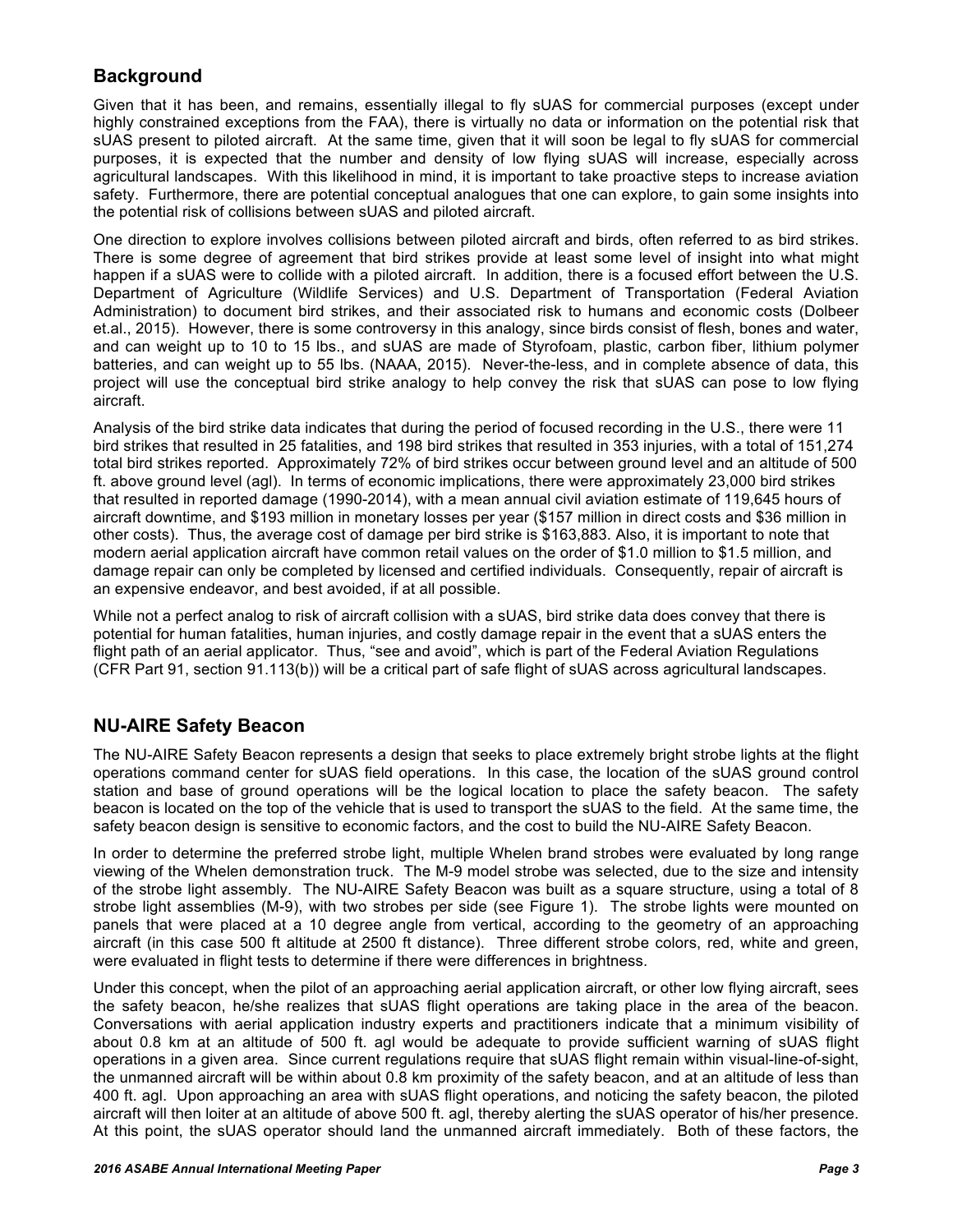minimum 500 ft loiter altitude and sUAS pilot landing immediately, are based on FAA rules that establish a maximum sUAS altitude of 400 ft. agl, and that sUAS must yield right of way to piloted aircraft.



**Figure 1. The NU-AIRE safety beacon for unmanned aircraft flight operations and safety**

### **Flight Operations**

Successful testing of the NU-AIRE safety beacon required the use of a manned aircraft to conduct test flights that simulated the flight profile typically used by aerial applicator pilots when transitioning from field to field for routine spraying operations. A Cessna 172 aircraft was flown at 1000 feet agl, with a descent to 500 feet agl when approaching the target field. The vertical approach profile and an indicated airspeed of 100 to 120 knots was used to simulate an aerial spray aircraft flying enroute to a target field. These speeds and altitudes were used because they are the typical profile used by aerial applicators, and they provide for a safer and more efficient way to transit between fields, than the very low altitudes and variable speeds used by aerial applicator pilots when they are actually spraying. The goal of these test flights was to determine how far out from the safety beacon an applicator pilot flying to a spray field would be able to make visual contact with the beacon, and become aware that unmanned aircraft operations were taking place in the vicinity of their intended flight path and area of operation within a target field.

A minimum crew of three people was required for these test flights. One person was needed to deploy the safety beacon to the University of Nebraska Agricultural Research and Development Center (ARDC), and set it up adjacent to a target field at a pre-coordinated location. Two people were involved in the actual data gathering flights, a pilot and observer. The pilot knew in advance the location of the safety beacon and was familiar with the area from the air. The observers were non-pilot, university students involved in the NU-AIRE research program who were viewing the safety beacon and ARDC from the air for the first time.

All three of the data gathering flights were conducted using the same flight profile and procedures familiar to both the pilot and ground crew, and spanned a period of two weeks. Cloud conditions and time of day for the flights varied, but all flights took place with unlimited visibility conditions. A series of eight passes per flight were made over the safety beacon on cardinal headings and at the desired speeds and altitudes previously described. The first pass was made heading East toward the beacon beyond visual sight of the lights. Subsequent passes heading South, West, North, Southeast, Southwest, Northwest, and Northeast followed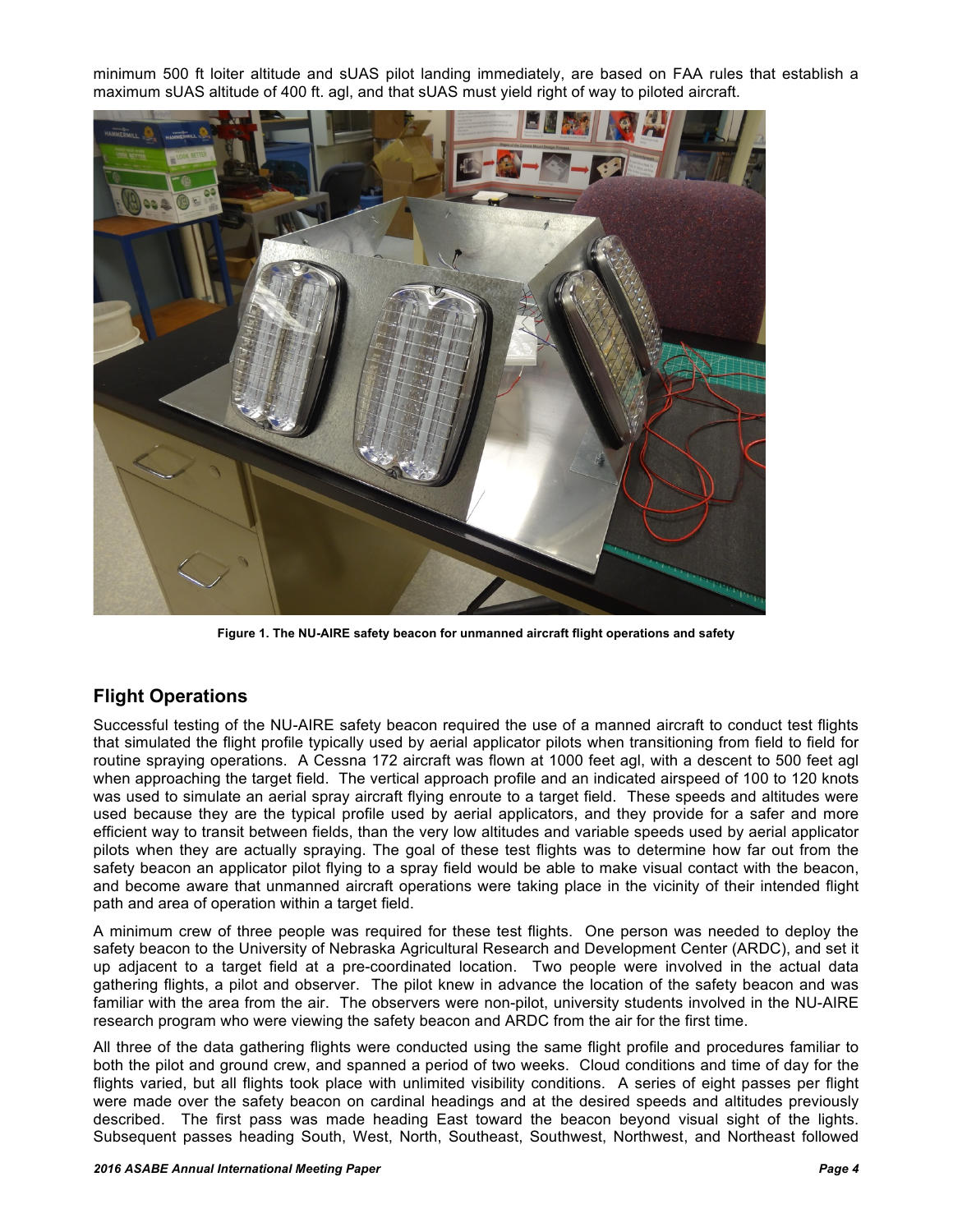from left turns made to line up on the next cardinal heading inbound to the beacon (see Figure 2 for depiction of initial approach from east with turn toward north, then toward west, then a turn to the south to test acquisition with approach from the north, and process continued through all 8 approach directions.). All passes were initially set up at distances beyond visual range of the beacon lights. On each pass both the pilot and observer would independently mark the position where they first acquired sight of the safety beacon using a GPS enabled tablet computer. In this case they tapped the location cursor on the tablet, which instantaneously recorded the latitude and longitude of the aircraft location. The latitude and longitude of each of those positions was recorded into a database and used for later analysis. Distance was computed by computing north-south and east-west distance between the beacon location and aircraft position. Then the distance between the aircraft and the safety beacon was computed using the Pythagorean theorem. That analysis resulted in a calculated distance of visual acquisition of the safety beacon for both the pilot and observer for each pass made, for a total of 48 observations (8 approach directions x 2 observations per approach x 3 separate flights).



**Figure 2. Schematic depicting directions of piloted aircraft approach to NU-AIRE safety beacon**

### **Visual Acquistion - Initial Results**

Results from the flight tests are presented in Figure 3. Each dot represents the location at which the beacon was visually acquired by the pilot and research assistant, as the piloted aircraft approached the safety beacon. The minimum radial distance for visual acquisition, from the three test flights, was 0.66 km., with a mean acquisition distance of 2.9 km, and a maximum visual acquisition distance of 6.1 km. These results tend to confirm that the NU-AIRE Safety Beacon provides the level of visual acquisition that the aerial application industry has requested.

Testing results with different color strobes indicate that the red strobes are the most visible, with white strobes being somewhat visible, and green strobes not very visible. These results are based on side-by-side comparisons during active flight-testing. Thus, the current NU-AIRE Safety Beacon is comprised of 8 each red

#### *2016 ASABE Annual International Meeting Paper Page 5*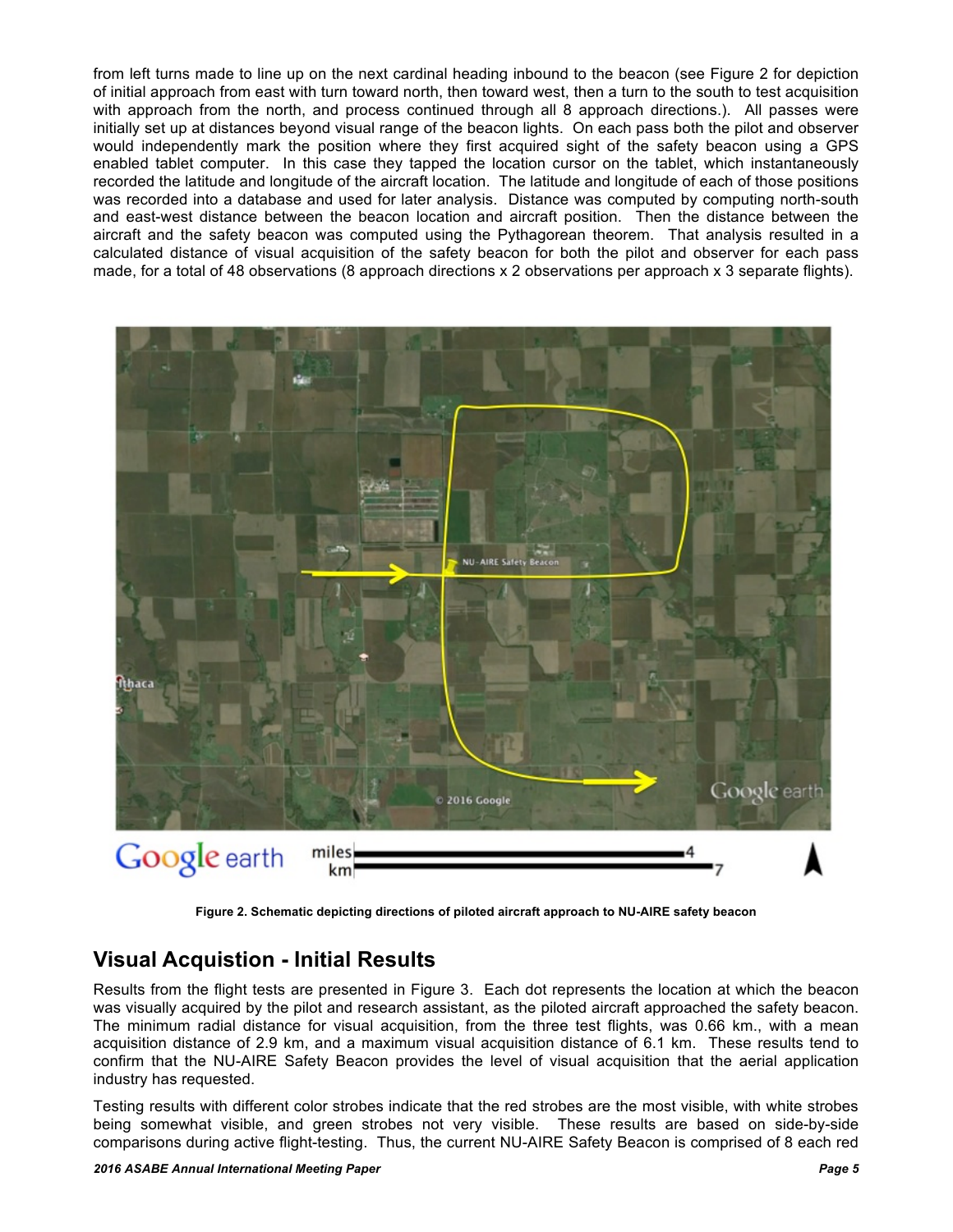M-9 Whelen strobes, mounted on slightly angled panels (10 degrees from vertical) attached to a square structure (see Figure 1). The system is portable, and uses a 12 volt DC power source, which can be supplied by the sUAS ground support vehicle.



**Figure 3. Point cloud depicting the location of visual acquisition of the NU-AIRE safety beacon.**

### **Summary**

Unmanned aerial systems (UAS) offer a unique opportunity for the collection of spatial, spectral, and temporal remote sensing data for use in agriculture. Research will play an important part in advancing the safe deployment of unmanned aircraft in agricultural settings. This paper describes a new safety beacon to enhance safety and airspace deconfliction during civilian flight of unmanned aircraft. The need and motivation for a NU-AIRE Safety Beacon were presented as part of the eXtension Unmanned Aircraft Systems in Agriculture Learning Network (www.learnUASag.org). Faculty at the University of Nebraska-Lincoln have been conducting sUAS flight operations under FAA approval through a Certificate of Authorization since 2013, and have been developing the safety beacon since 2014 (Woldt, 2015). The success of the sUAS in the research program at UNL reinforces the implication that unmanned aircraft have the potential to provide useful applications in agricultural and natural resources, and remote sensing, and that safety will be a key factor in their success.

#### **Acknowledgements**

The authors would like to acknowledge the support of the UNL Agricultural Research Division, the UNL Agricultural Research and Development Center, and the United States Department of Agriculture for fiscal support, and Mike Kamm for video capture and editing.

## **References**

Dolbeer, R.A., Wright, S.E., Weller. J.R., Anderson. A.L., and M.J. Begier. (2015). Wildlife strikes to civil aircraft